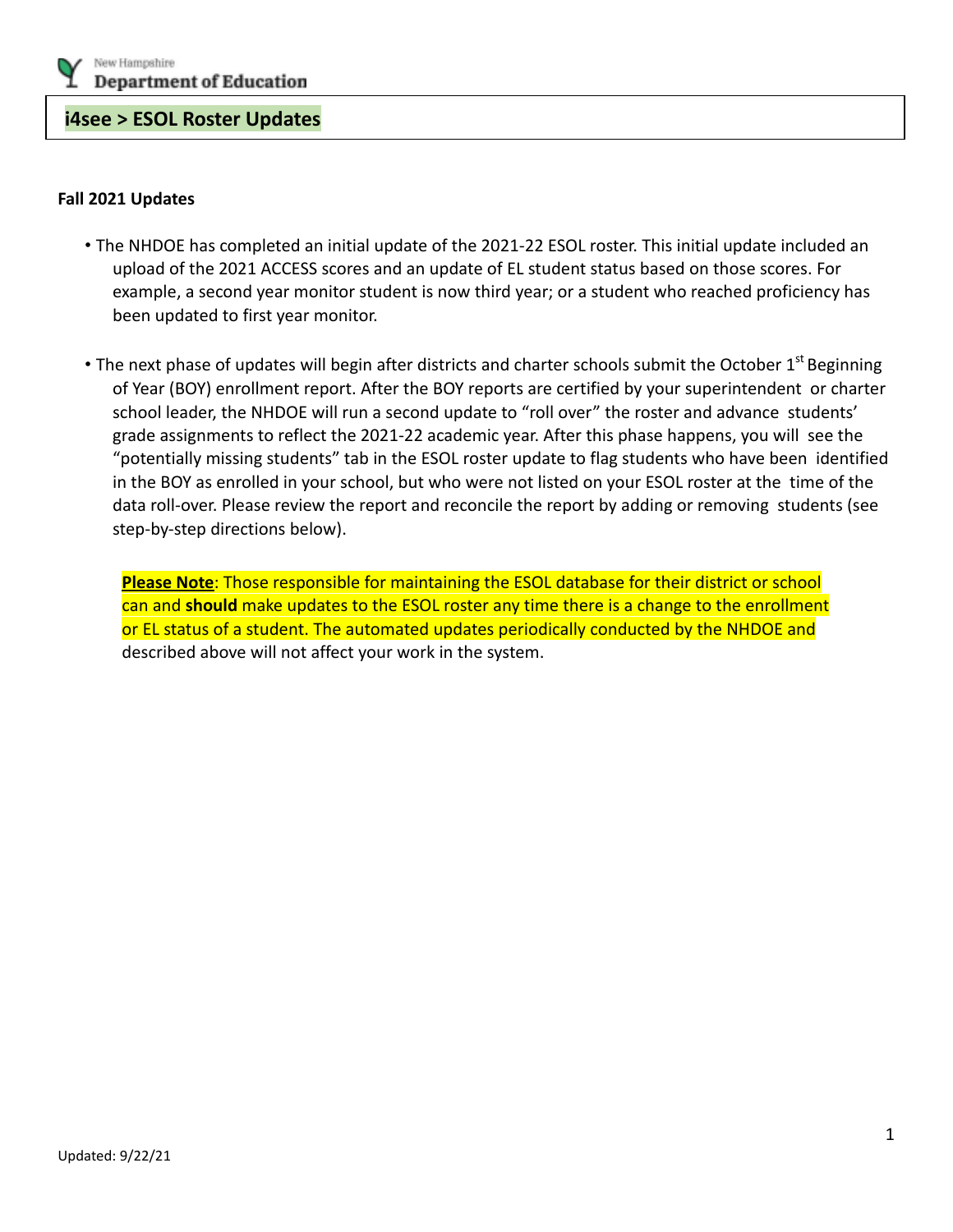**Technical Assistance Resource: Helpful Reference Tool for i4see Data Stewards**

*To view your roster visit the NHDOE Single Sign-on > i4see page.*

*Click on Students > Real Time ESOL Student Roster > Choose your school and click 'View Roster'*

| <b>ROSQUED USONTING</b><br>TABINERO/VIRTUA CIMENSET<br>Habel'S<br><b>Visit</b>                                                     | McNecl Schwertz<br><b>BALLETON ASTAN</b><br><b>Schools</b><br><b>LOOKE</b><br><b>HELD</b><br><b>DOI System Administrate</b>                                                                                                                                                                                                              |
|------------------------------------------------------------------------------------------------------------------------------------|------------------------------------------------------------------------------------------------------------------------------------------------------------------------------------------------------------------------------------------------------------------------------------------------------------------------------------------|
| <b>Red Time WithdrawalDidry</b><br>Rod Tree ESS, Stylent Rodor                                                                     | (endit) somked land interes                                                                                                                                                                                                                                                                                                              |
| SALE 6 - Elanement SAU Effice<br><b>Financial GASO</b>                                                                             | <b>Owners</b>                                                                                                                                                                                                                                                                                                                            |
| <b>Update/Haw Graders Info.</b><br>Real Time ESOL St<br>Sand Editricity) cytings<br>Assessment Roder<br><b>Gold Made Alexander</b> | hission Entry                                                                                                                                                                                                                                                                                                                            |
| Substitution News, 2022.                                                                                                           | Diluppe Ind.] @Cit'l, Instanton.<br>EBO, Submission Reports                                                                                                                                                                                                                                                                              |
| <b>Beheck Bichood Bookers</b><br>Glancework Middle School (6-8)<br>tion some And traded<br>13 Show Norshutsin Schools              | <b>Guiard Basker Depart : Action</b><br>Student Roder Report - Lear PL<br>Student Roster R/CA Registration Conferentials<br>Students liabled its libritured (IOE links)<br>Students Returned to Services (DDE/SHV)<br>Suplants \$500, Score Becamb: (\$50) Origi<br>Middlech Srades Entract for VSOL Account Scances<br><b>EDOK DYNA</b> |
| <b>Elephone SAIRIO</b><br><b>David</b> Che                                                                                         |                                                                                                                                                                                                                                                                                                                                          |
| CHARGEMENT NERVISERING END                                                                                                         |                                                                                                                                                                                                                                                                                                                                          |

*On the main roster page, you should periodically review your list of students and edit any records to reflect changes in enrollment or EL status; changes in the amount of service minutes students are receiving; and/or changes in the type of Language Instruction Educational Program (LIEP) students are provided.*

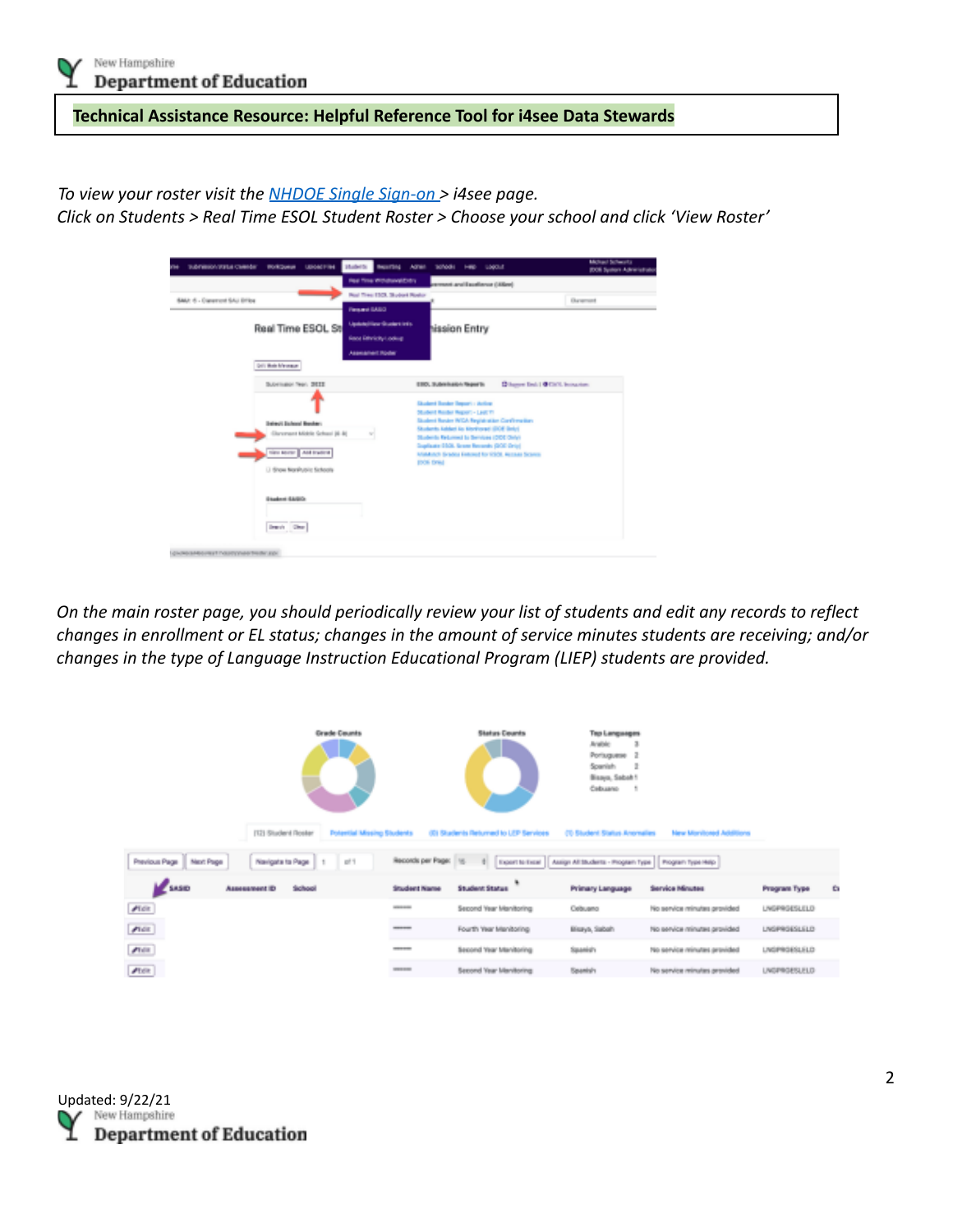When you view your roster note there are three hyperlinks next to each student:

- The Edit button allows you to edit the ESOL roster information
- The 'i' circle icon allows you to view the roster history of the student including longitudinal ACCESS assessment
- The SASID link will take you to the enrollment history for that student (as reported on the BOY and EOY reports submitted by the LEA)

| $\pmb{\mathcal{P}}$ Isdir |  | <b>0</b> 1625 | 68 | Claremont<br>Middle<br>School | <b><i><u>PRODUCE</u></i></b> | Yes | <b>Third Year</b><br>Monitoring | Nepali | NJA. | No service<br>minutes<br>bebivora |  |
|---------------------------|--|---------------|----|-------------------------------|------------------------------|-----|---------------------------------|--------|------|-----------------------------------|--|
|---------------------------|--|---------------|----|-------------------------------|------------------------------|-----|---------------------------------|--------|------|-----------------------------------|--|

*To add a student: Choose the school > Click the Add Student button*

**Please Note***: if the student is already on another school's ESOL roster, but the student is now in your school, you will have to confirm the transfer by clicking on the "take student" pop-up that appears within the "Add Student" window.*

| Submission Year: 2021                           | <b>ESOL Submission Reports</b><br><b>O</b> S |
|-------------------------------------------------|----------------------------------------------|
| Select School Roster:<br><all schools=""></all> | Student Roster Report - Active               |
| Add Student<br>View Roster                      | Student Roster Report - Last Yr              |

We have added some summary data including enrollment counts by grade, status and top languages. *You can view the new summary data on the home page of the ESOL Roster.*



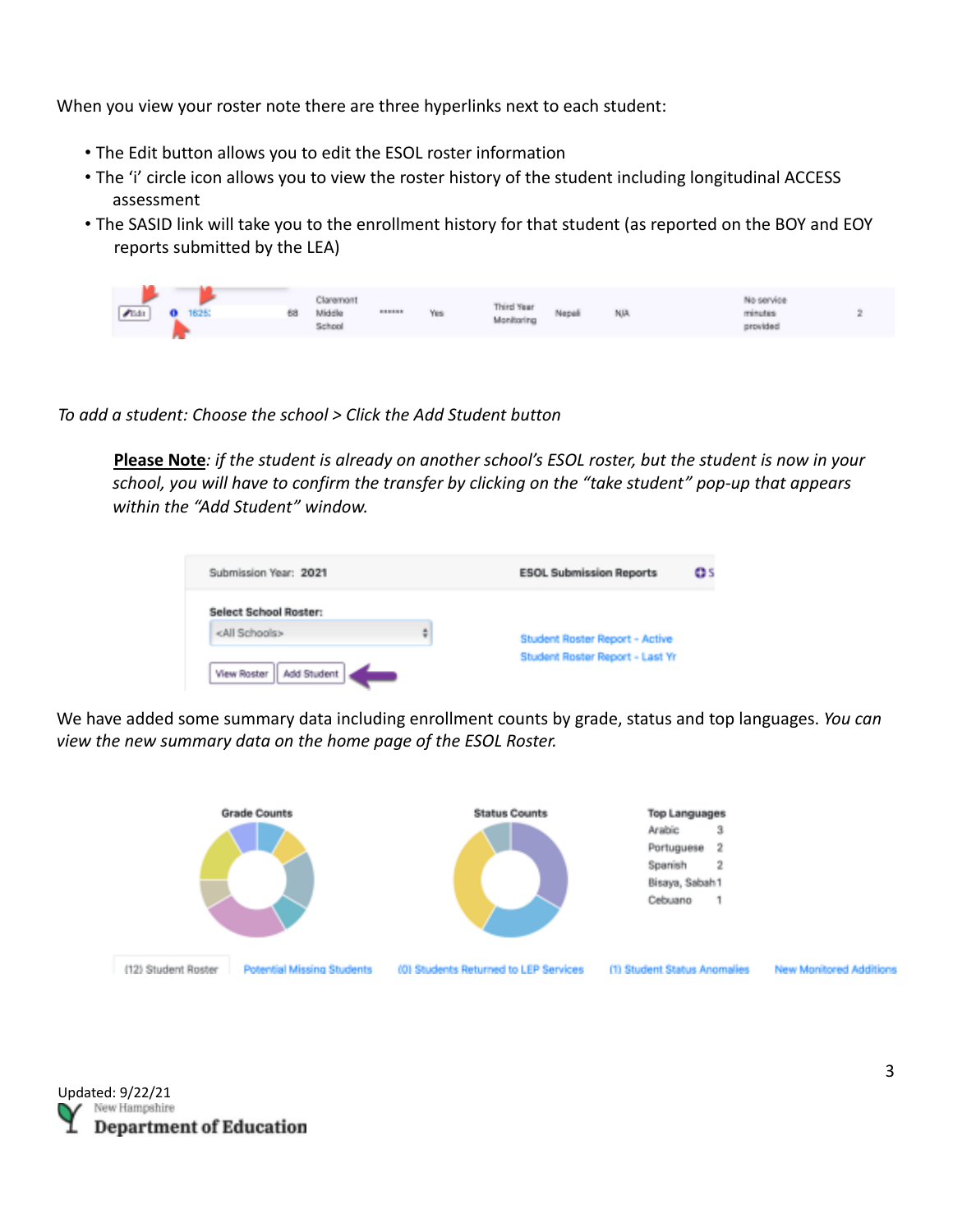| All i4see users can search for: |  |
|---------------------------------|--|
|---------------------------------|--|

| Acronym      | <b>Definition</b>                   | <b>Note</b>                                    |
|--------------|-------------------------------------|------------------------------------------------|
| <b>SASID</b> | State Assigned Student ID #         | Should never be shared with third party vendor |
| LASID        | Locally Assigned Student ID#        | Generated and used @ LEA level                 |
| <b>SSID</b>  | State Student ID                    | Assessment ID used in WIDA DRC                 |
| <b>SSAID</b> | <b>State Specific Assessment ID</b> | Generic                                        |

*Click on "Students" tab from the top menu within i4see > Click on, "Update/View Student Info" in the pull-down menu to begin your search.*

| Submission Status Calendar<br><b>WorkDone</b>                                             | <b>Uploed Files</b> | Admin<br><b>Students</b><br><b>Reporting</b> | <b>Schools</b><br>Help LegDut |
|-------------------------------------------------------------------------------------------|---------------------|----------------------------------------------|-------------------------------|
|                                                                                           |                     | <b>Real Transfer Property</b>                | prment and Excellence (HiSoe) |
| SAU: 6 - Claremont SAU Office                                                             |                     | <b>Real Time ESOL Student Rooter</b>         |                               |
|                                                                                           |                     | Request SASID                                |                               |
| 10/14: Upload and reporting                                                               |                     | Update/View Student Info                     | uperintendent reports are a   |
|                                                                                           |                     | <b>Race Ethnicity Lockson</b>                | Swarch Student Submissions    |
|                                                                                           |                     | <b>Assessment Paster</b>                     |                               |
| Search by                                                                                 |                     |                                              |                               |
| <b>Bearch by BABD</b><br>Search by LABID - Search by Student Name - Search by AssessmentD |                     |                                              |                               |
| FirstName                                                                                 | LastName            |                                              | Date of Birth                 |
| <b>8 Include Post-Secondary</b>                                                           |                     |                                              |                               |

All student records have been updated with the 2021 ACCESS assessment results, including an indicator of the student's proficiency and whether or not the student improved based upon their ELP growth target.

*Click on the 'i' icon next to the student in the ESOL Roster to see scores from last year and an indicator as to whether or not the student reached their target improvement.*

|      | Student Roster History                |                       |                      |                                     |                                      |      |                 |         |                                                                     |                   |
|------|---------------------------------------|-----------------------|----------------------|-------------------------------------|--------------------------------------|------|-----------------|---------|---------------------------------------------------------------------|-------------------|
|      | Year 5A5/3                            | School<br><b>Name</b> | Assessment80 Status  |                                     |                                      |      |                 |         | Primary Language Improved Improvement Method Participate in Testing | <b>Proficient</b> |
| 3021 |                                       |                       |                      | First Year Monitering               | Arabic                               |      |                 |         |                                                                     |                   |
| 3039 |                                       |                       |                      | Currently Receiving Services Arabic |                                      | True | Met Proficiency |         | True                                                                | Tirus             |
|      | Access For ELLs Test Results          |                       |                      |                                     |                                      |      |                 |         |                                                                     |                   |
|      | Year SASID                            |                       | Schoolt3 School Name | Grade Status                        |                                      |      |                 |         | Listening Speaking Reading Writing Composite                        |                   |
| 3030 |                                       |                       |                      | GR.                                 | Currently Receiving Services 6.0 4.5 |      |                 | 3.0 4.7 |                                                                     |                   |
|      | contract and contract the contract of |                       |                      |                                     |                                      |      |                 |         |                                                                     |                   |